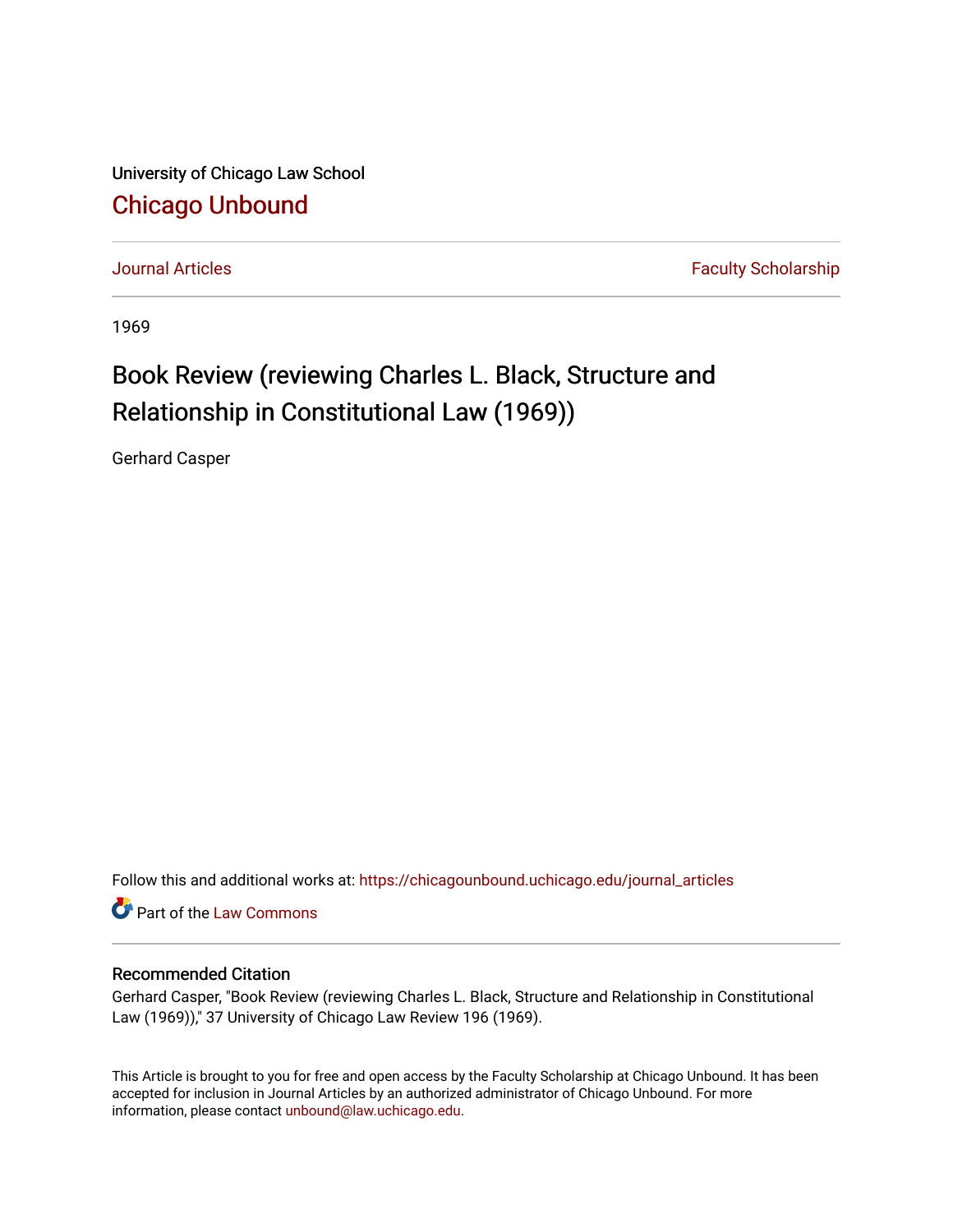## REVIEW

#### Structure and Relationship in Constitutional Law. CHARLEs L. BLACK, JR. Louisiana State University Press, Baton Rouge, **1969. Pp.** xii, **98. \$8.95**

### Gerhard *Caspert*

The astute critic "is the one of whom one can say, with Péguy that 'he knew how to discern the evil that lurks beneath such a semblance of good'."1 Kurland, reviewing another book by Black in the pages of this journal, opened with a list of the author's formal accomplishments which was as flattering as when it is emphasized that somebody is a colossus merely in order to suggest that he has feet of clay.2 However this may be (and it may just be a joy in artistry shared by Professors Kurland and Black) to the stars then listed in this law review, Black has now added another one (incidentally, also possessed by Kurland<sup>3</sup>): the distinction of lecturing in a series known for its outstanding speakers. The above book is the publication of the Edward Douglass White Lectures which Professor Black delivered at Louisiana State University. Among his predecessors are Mac-Iver, Hutchins, and Corwin. Black's lectures display the same unpretentious, but artful liveliness characteristic of the sculptures which a visitor sometimes finds on exhibition in his office at the Yale Law School and which *I,* for one, can appreciate more than Kurland seems to have appreciated Black's poetry.<sup>4</sup>

Among teachers of constitutional law at American law schools, Professor Black has perhaps shown most interest in systematic analysis and exposition of the role played by constitutional law in the American polity. Black wrote one of the most literate contributions to the lively debate on judicial epistemology which characterized

 $\dagger$  Professor of Law and Political Science, The University of Chicago.

<sup>1</sup> **N. LEITES, THE** RuLEs **OF THE GAME IN** PARIS **286** (1969).

<sup>2</sup> Kurland, Book Review (C. BLACK, **TIE OCCASIONS OF** JUSTICE: ESSAYS MOSTLY ON **LAW** (1963)), **32 U.** CrI. L. REv. **386 (1965).**

**<sup>3</sup>** Professor Kurland recently gave the Cooley Lectures at Michigan. Kurland and Black also share the prestige of each having written a *Harvard Law Review Foreword* (on essentially the same topic). Kurland, *Foreword: "Equal in Origin and Equal in Title to the* Legislative and Executive Branches of the Government," 78 HARV. L. REV. 143 (1964); Black, *Foreword: "State Action," Equal Protection and California's Proposition 14,* **81** HARV. L. REV. 69 (1967).

**<sup>4</sup>** See Kurland, *supra* note 2, at **388.**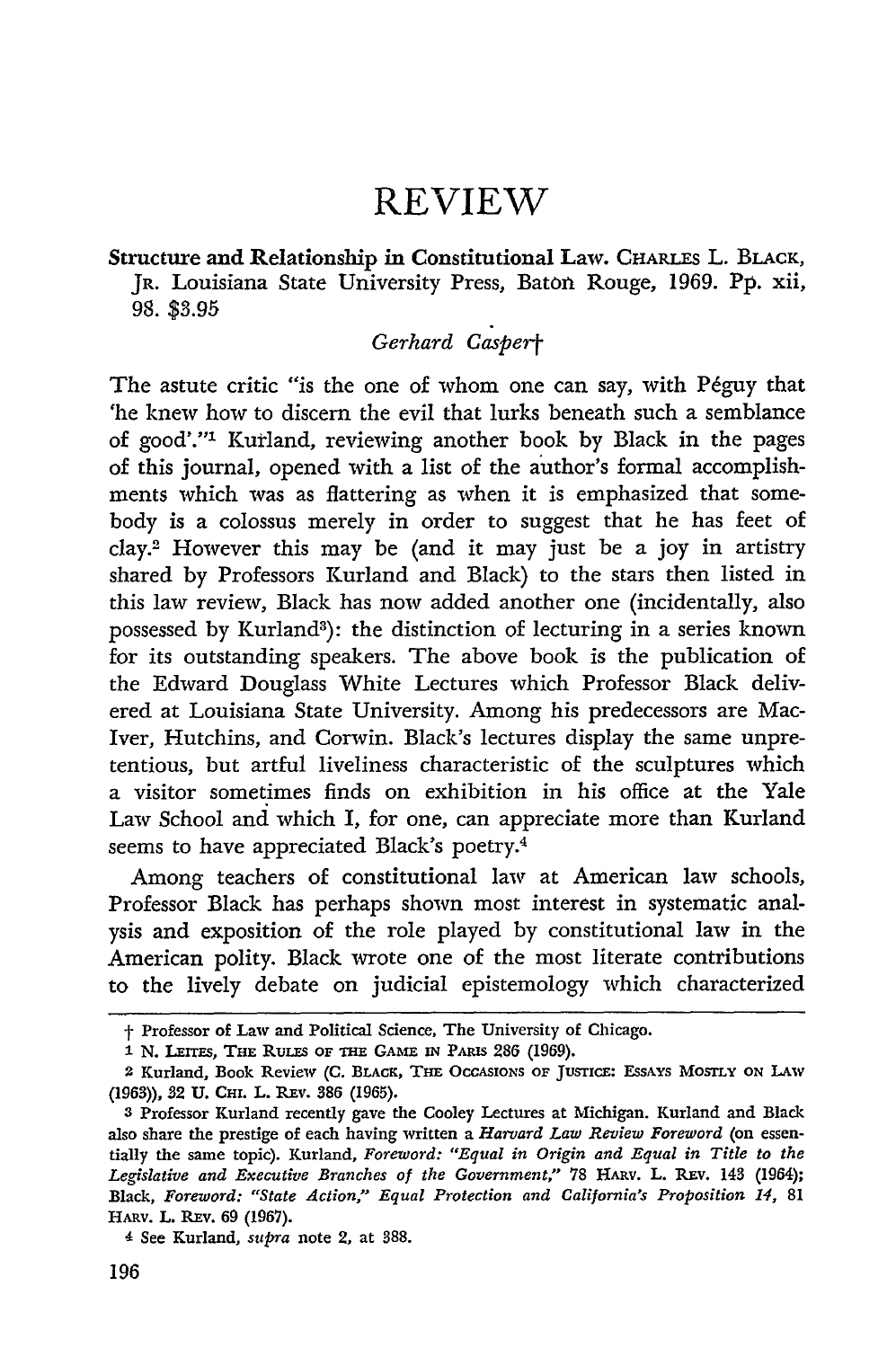the late fifties and early sixties in the United States.5 He is also the author of the most incisive short treatment of constitutional law presently available.6 As concerns the latter work, it is difficult to fully understand, as may be expected of a 118-page text on constitutional law. In particular, the reader all too easily overlooks the implications of an argument made in a very few sentences. Thus, I realized only now, when rereading the booklet on the occasion of this review, the importance for Black of a point on which *Structure and Relationship in Constitutional Law* elaborates:

Up to now we have considered constitutional limitations as rooting in particular textual provisions ("freedom of speech," "due process of law"). There is another possible source of such protection, as yet quite undeveloped in decision. Like congressional and presidential powers, limitations may sometimes arise by implication from the nature and structure of our polity. The slight development till now of this branch of the law may be due to a preference in our juristic style for the "interpretation" of indubitably authentic commands, rather than the discernment of implications. But this stylistic preference may change.7

At the end of his Louisiana lectures Professor Black said: "Still, I think it is right that the method of inference from structures, status, and relationship is relatively little attended to in our legal culture, and even if I buy a pocket book in the station in New Orleans and read on the way home almost everything I have said here, I shall not be sorry for having raised some of these problems in your minds."<sup>8</sup> Such a pocket book exists. Its author is Professor Black.

Black's main point is this. In dealing with questions of constitutional law, purported explication of the particular textual passage which is considered as a directive for action has all too much dominated constitutional interpretation.9 Though the disadvantages of this method and the advantages of inference from structure are never systematically spelled out in the book, the disadvantages of mere textual exegesis include: it misses "the real question"<sup>10</sup> and thus constitutes "poor rhetoric"<sup>11</sup>; it avoids "policy" and "the discussion of practical

- **10 Pp.** 13, 49.
- **11** P. **57.**

**<sup>5</sup> C. BLACK, THE PEOPLE AND THE** CoURT **(1960).**

**<sup>6</sup> C. BLACK, PERSPECTIVES IN CONSTITUTIONAL LAW (1963).** 

**<sup>7</sup>** P. **83.**

**<sup>8</sup>** Pp. 93-94.

**<sup>9</sup> P. 7.**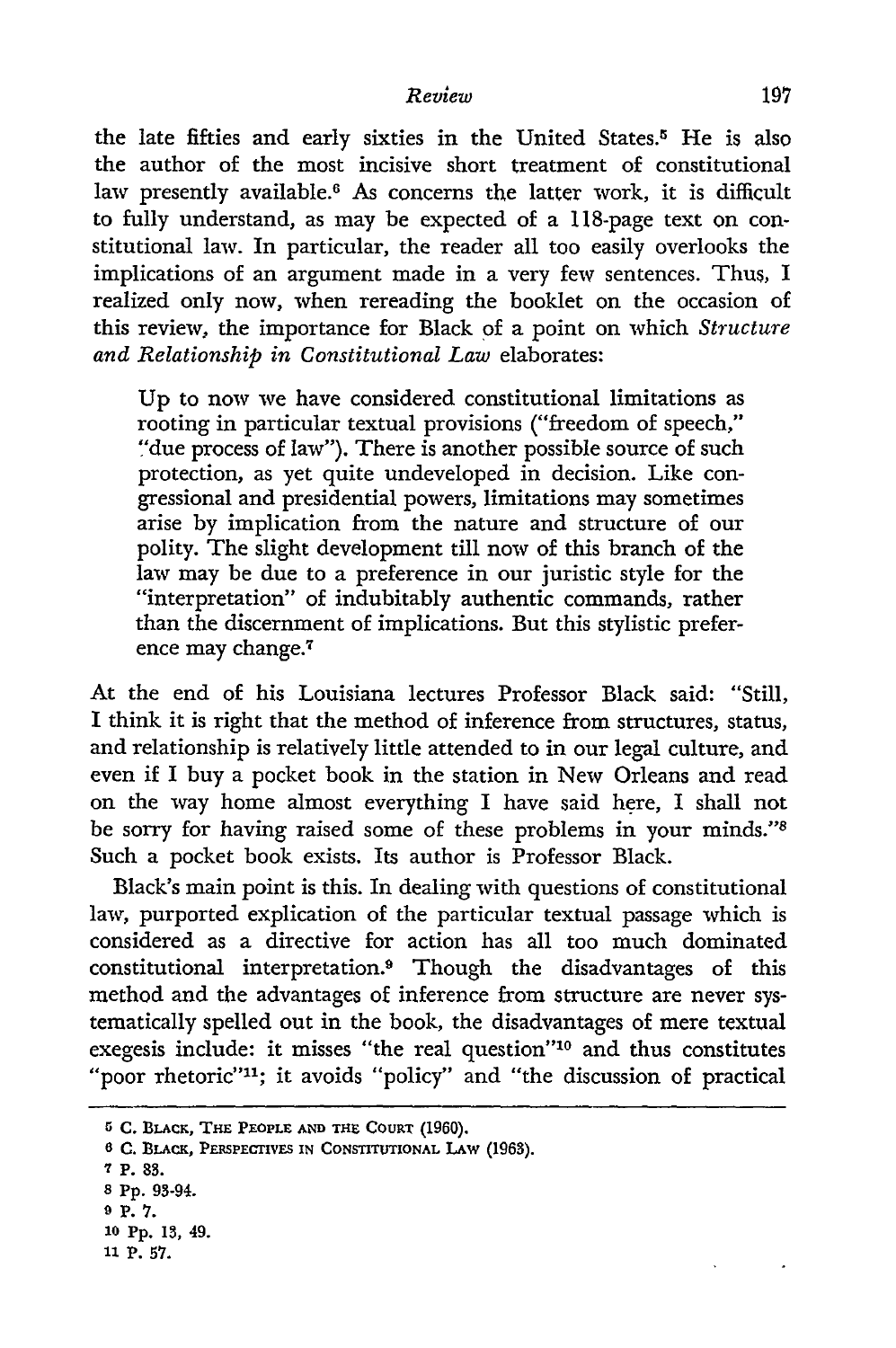rightness"<sup>12</sup> (and thus impedes the development of constitutional law); it does not provide certainty and thus creates hazards for civil rights; 13 and, most of all, mere textual interpretation fails to grasp the implications of national citizenship for American federalism, or, as Professor Black puts it rather awkwardly, "the intercommunicating polity that is the United States."<sup>14</sup>

It is apparent from Professor Black's opening paragraph, but even more so from the language he uses, that the author does not refuse Llewellyn's baton to which Kurland said he was entitled.15 Rather, he wields it lovingly, and certainly without an objection from me. The core of this relationship is not so much that Black seems to be issuing a call for using the *Grand Tradition* in the determination of constitutional issues. The affinity is more subtle. To draw inferences from the structures and relationships created by the Constitution is to emphasize the "type-situation" and make "the nature of things" the basis for legal argument. Llewellyn, in turn, was, of course, influenced, as he himself pointed out, by German legal theory, in particular Levin Goldschmidt.<sup>16</sup> Since Black does not claim novelty of his ideas, these observations are, of course, not to be taken as criticism but rather as an attempt at understanding. As concerns novelty, a "civilian"-to use Black's own category' <sup>7</sup> -will hardly be startled by any of the suggestions Black makes; he will, however, be more skeptical as concerns the value of the method advocated by Black. With great deference and all the respect I have for Professor Black, one criticism concerning the "novelty" point seems in order. Anybody familiar with American legal literature of the first third of this century cannot fail but be impressed by the interest displayed by Holmes, Cardozo, Llewellyn-to name but an arbitrary few-in legal writing and theory abroad. François Gény, for instance, was well known to the author of *The Nature of the Judicial Process.* Now, after his major work on interpretation has become available in an

**15** Kurland, *supra* note 2, at 387.

**'7** P. 4.

<sup>12</sup> P. **23.**

**<sup>13</sup>** "I for one can sleep sounder if I do not have to force my conviction that the states are barred from interfering with political speech through the narrow verbal funnel of due process of law." Pp. 45-46.

**<sup>14</sup>** P. **50** & *passim.*

<sup>16</sup> K. LLEWELLYN, THE COMMON LAW TRADITION 122 (1960). On Llewellyn's rediscovery of the ancient doctrine of *natura rerum* and the context in which I would place it, see G. CASPER, JURISTISCHER REALISMUS UND POLITISCHE THEORIE IM AMERIKANISCHEN RECHTS-**DENKEN 64-66 (1967).** Llewellyn's rediscovery occurs simultaneously with a short-lived postwar emphasis on *Natur der Sache* in German legal philosophy. In the end the discussion did not prove very fruitful. Its beginning may be traced to an elegant small essay by **G.** RADBRUCH, DIE NATUR DER SACHE ALS JURISTISCHE DENKFORM (1948).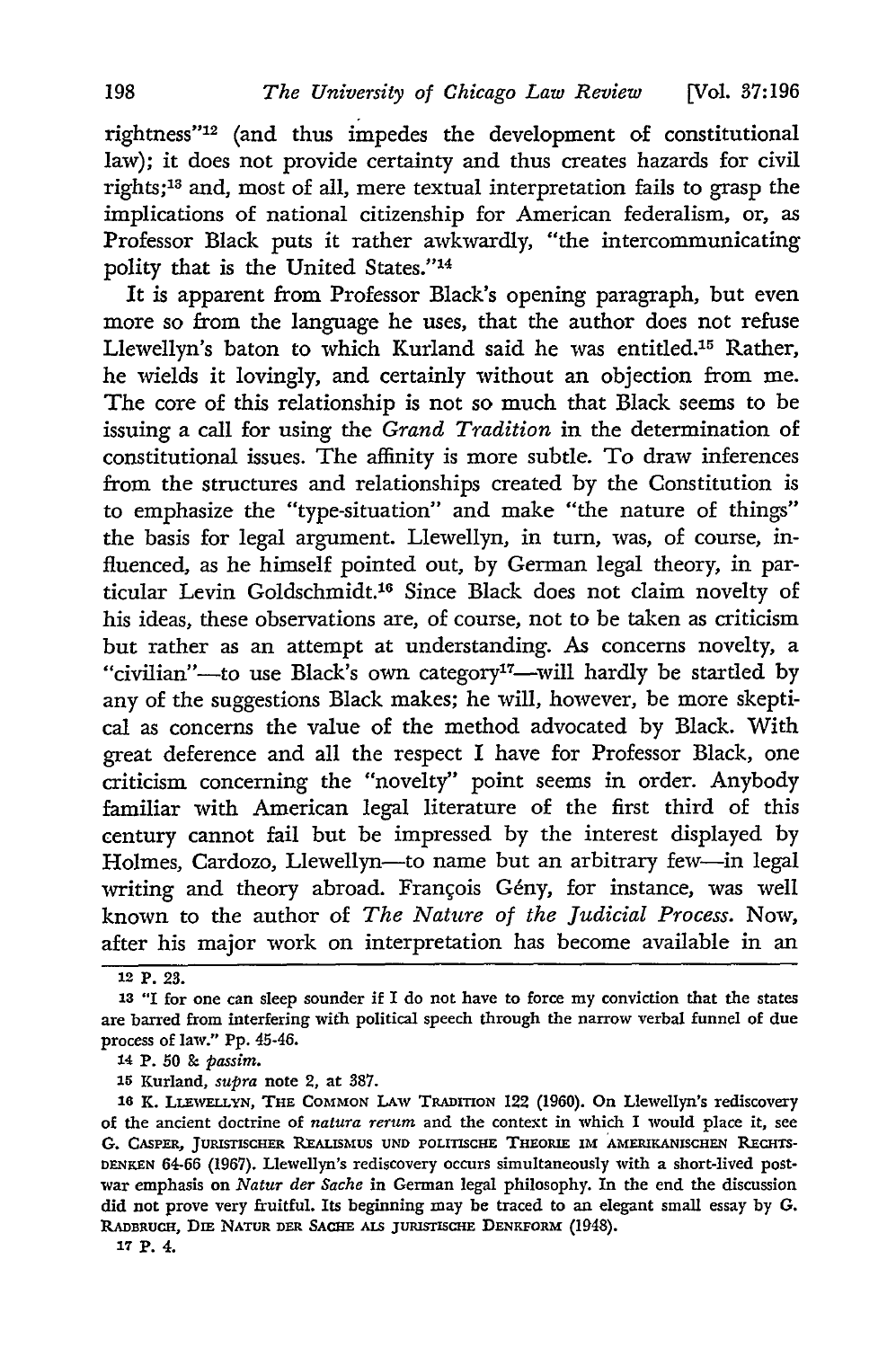excellent English edition prepared under the auspices of the Louisiana Law Institute, what Gény has to say about "the postulate that social relations or, more generally, the fact elements of any legal system, carry in themselves their own conditions of equilibrium and so to speak indicate themselves the norms to govern them,"<sup>18</sup> seems to be all but ignored.

Before I proceed any further I should like to make clear that I often find myself in agreement with Black's views on specific constitutional issues. In particular, I regret, as he does, the lack of emphasis on the status of citizenship and what this status may involve.19 Rather more critical than Black,<sup>20</sup> I think there is something affirmatively wrong with invoking the commerce clause as a contrived justification for Title 2 of the 1964 Civil Rights Act, instead of squarely facing the claims toward equality raised by black citizens. I support Gunther when he characterizes what Black calls "bad rhetoric"<sup>21</sup> as "demeaning,"22 though I realize that my differences with Black on this point may be mostly and "merely" verbal. I, too, have been dissatisfied with the lack of structural considerations, for instance, in last term's Supreme Court decision in *Williams v. Rhodes*<sup>23</sup> where the status of political parties is dealt with by using the category of the right to vote and associate "effectively."<sup>24</sup> But when all this is said I remain rather unconvinced that, in this book (as distinguished from his *Harvard Law Review Foreword25),* Professor Black has made a persuasive case for the method he advocates.

The first example Black provides of the difference between textual interpretation and inference from structure is the case of *Carrington v. Rash26* in which the Supreme Court ordered the admission of an enlisted serviceman, a bona fide resident, to the franchise in **El** Paso, Texas, contrary to a Texas constitutional provision barring

<sup>18</sup> F. Gény, Méthode d'Interprétation et Sources en Droit Privé Positif 362 (1963) (English translation under this title).

**<sup>19</sup>**See Casper, *Jones v. Mayer: Clio, Bemused and Confused Muse,* 1968 Sup. **CT.** REV. 89, 122.

**<sup>20</sup> P. 55.**

**<sup>21</sup> P. 57.**

**<sup>22</sup>** Letter to the Department of Justice, dated June **5, 1963,** and reprinted in **N.** DOWLMNG **g-** G. GUNTHER, **CASES AND MATERIAIS ON** CONSTITUTIONAL LAW **307-8** (1965).

**<sup>23</sup>** 393 **U.S.** 23 (1968).

**<sup>24</sup>***See* my forthcoming article *Williams v. Rhodes and Public Financing of Political Parties under the American and German Constitutions,* 1969 **Sup. CT. REv. -.** This article also provides an example of a highly unsatisfactory use of structural and relational considerations by the German constitutional court in dealing with public financing of political parties.

**<sup>25</sup>** Black, *supra* note **3.**

**<sup>26 380</sup> US.** 89 **(1965).**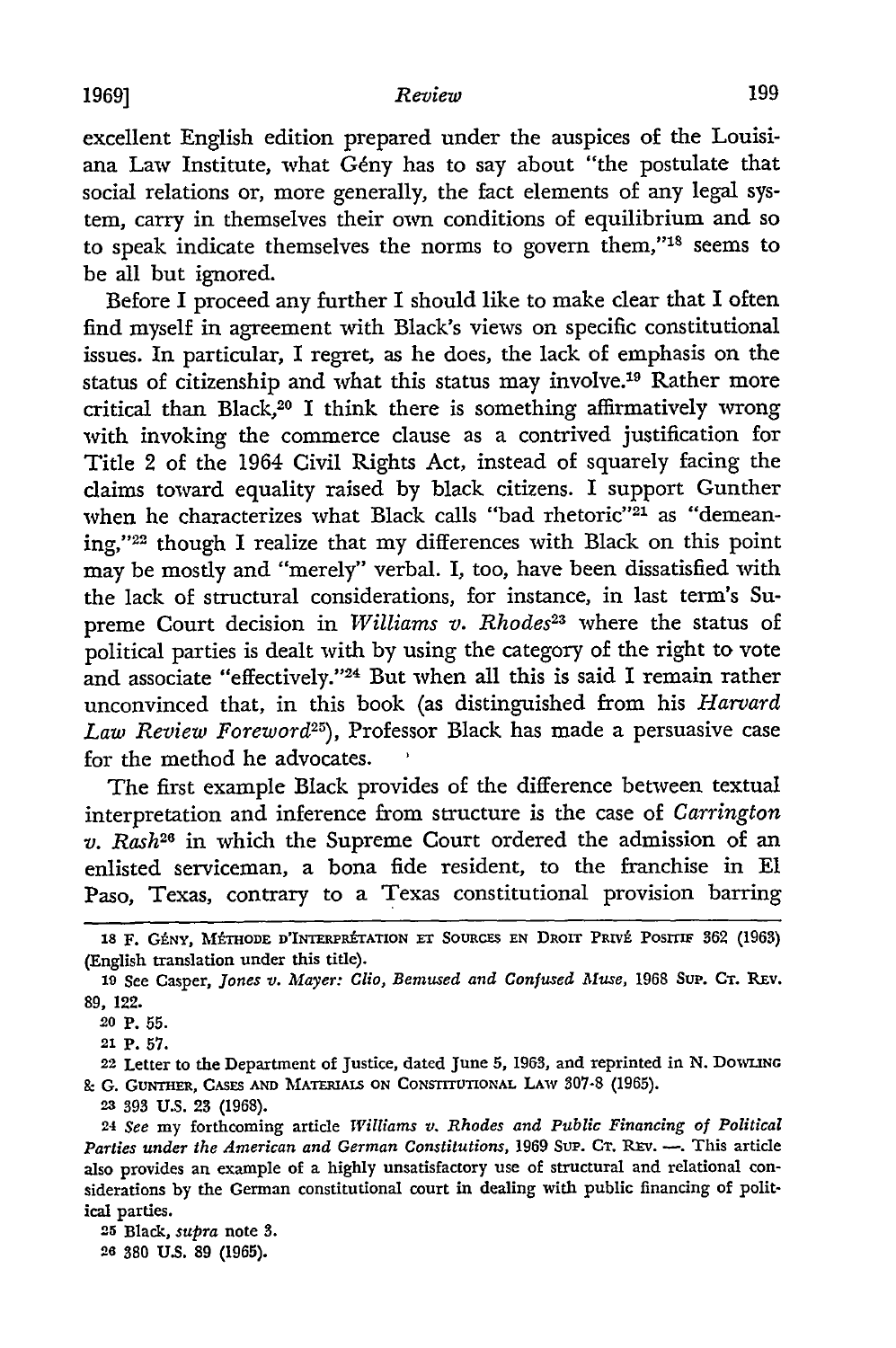soldiers from voting anywhere but in the county where they resided previous to their service. The Court found the heart of the matter in a denial of equal protection guaranteed by the fourteenth amendment. Black considers this argument to be beside the point since the classification was reasonable. "The real question is whether we think Texas, reasonably or not, should be allowed to annex a disability solely to federal military service."<sup>27</sup> Black, thus, would prefer the following reasoning resulting in the same outcome:

Carrington, I should rather have said, was a federal soldier, recruited by the national government to perform a crucial national function. Conceding that in every other way he qualified to vote, Texas said that, solely upon the showing that he was in the performance of that function, he was not to vote. It makes little difference whether you call that a penalization of membership in the national Army. It is, in neutral terminology, the imposition, by a state, of a distinctive disadvantage based solely on membership in the Army. My thought would be that it ought to be held that no state may annex any disadvantage simply and solely to the performance of a federal duty.28

The crux of the matter is in this last sentence. Texas did not annex the disadvantage "simply and solely" to the performance of a federal duty, but offered the reasons recited by Black: soldiers are subject to special pressures, they might take over small communities, they often are "transients." I think, even if we rely on the "logic of national structure" as the ground for decision, that "logic" calls for exactly the same weighing of "reasonableness" which the Court does under the fourteenth amendment. Thus we are hardly better off than we were before, except that we would have a ground for decision even if there were no fourteenth amendment-admittedly, an elegant didactic stipulation, and thus may have a somewhat more satisfactory rationale generally.

Black here and elsewhere in the book overemphasizes the difference between "textual exegesis" and derivation from structure and relation. Most of his arguments on the preponderance of national policies are indeed based on "textual" interpretation: the difference is that Professor Black looks at the Constitution in its entirety, rather than at isolated concepts or rules. In short, the difference is not so much one between textual and non-textual modes of interpretation, as between interpretation which is oriented toward single

**<sup>27</sup>** P. **13.**

**<sup>28</sup> Pp. 10-11.**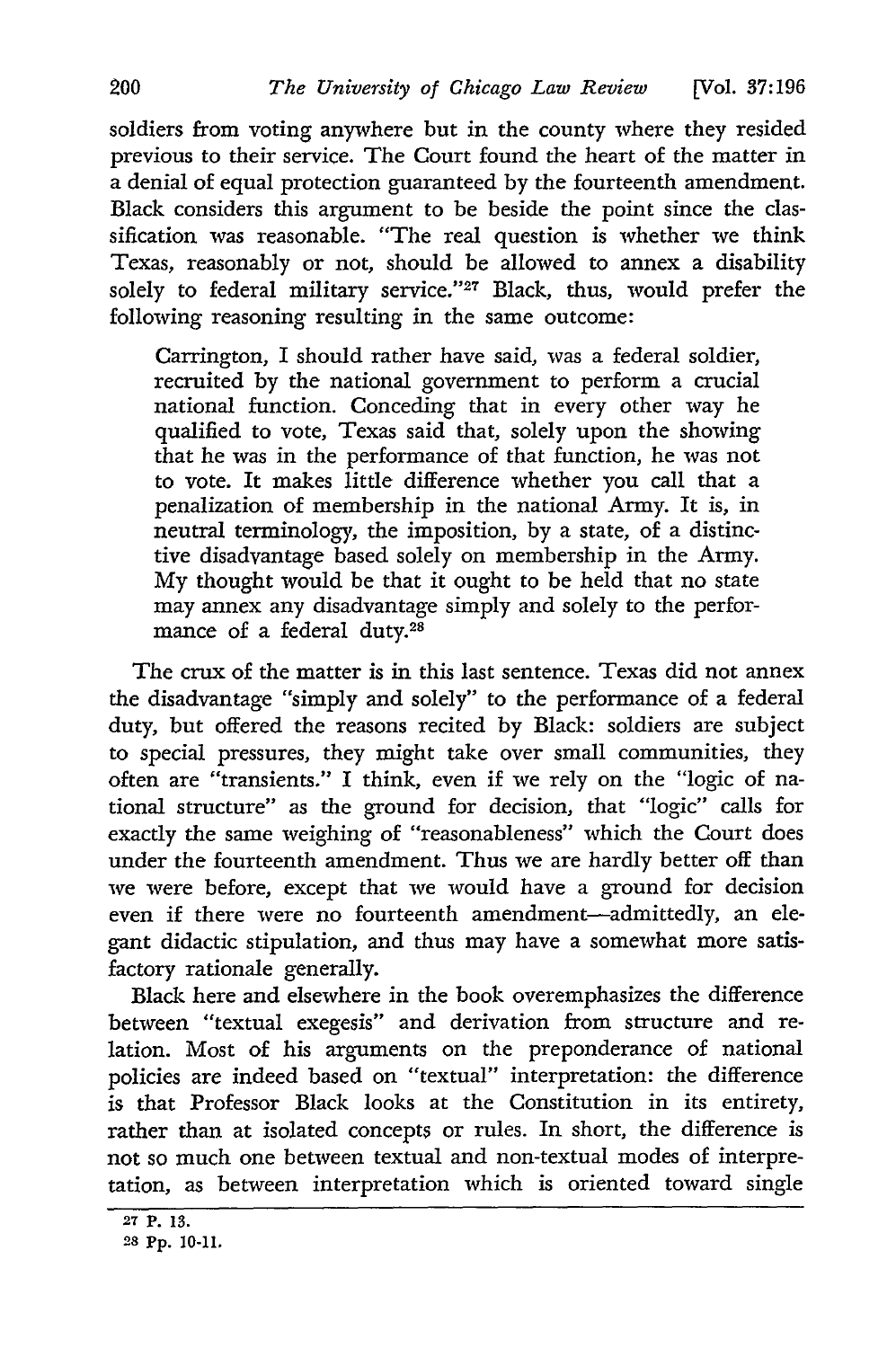rules on the one hand, and what I would call systematic interpretation, on the other (for which a much maligned example is provided by Douglas' opinion in *Griswold v. Connecticut*<sup>29</sup>). As concerns the desirability of systematic interpretation (which must also take into account actual structural changes, as, for instance, those concerning the function of the electoral college), I would say "it is only a necessity." To this extent, I am in complete agreement with Professor Black, and rather grateful that he made the point. Black says: "I submit that the generalities and ambiguities are no greater when one applies the method of reasoning from structure and relation."<sup>30</sup> With this statement I equally agree, but then it must also be emphasized that there hardly will be any less ambiguities,<sup>31</sup> except, perhaps, if one shares Black's rather unfailing preference for the "highest possible national interest" as a criterion for distinguishing between what is worthy and what is unworthy of constitutional protection.<sup>32</sup>

This brings me to my last point. In the third of his lectures (the second is devoted to an intriguing analysis of the status of citizenship if there were no fourteenth amendment), Black discusses the impact of structural considerations on the practice of judicial review, more specifically he justifies the constitutional legitimacy (as distinguished from their wisdom) of the Supreme Court decisions in the area of criminal procedure. With the outcome of Professor Black's reasoning I shall not take issue. Nor do I disagree with his proposition that "the logic of *Marbury v. Madison* . . . cannot be relevant to the attitude one is to assume toward review of the actions of the states for their federal constitutionality. For the modes of legitimation are entirely different."<sup>33</sup> Finally, I think Professor Black is right in emphasizing the fact, "that virtually all intense political trouble about the Court's role in the last three decades concerns its functioning in the one of these roles whose legitimacy is not so much as fairly debatable."34 Rather, I am somewhat troubled by what I would consider excessive formalism when he emphasizes that the Court ought to feel not the slightest embarrassment about its work of reviewing state acts for their federal constitutionality.<sup>35</sup> The author somewhat qualifies this rather sweeping statement when later he writes that though

**<sup>29 381</sup>** U.S. 479 **(1965).**

**<sup>30</sup> Pp. 80-31.**

**<sup>31</sup>** See the example **I** refer to in note 24 *supra.*

**<sup>32</sup>** p. 47 in a discussion of New York Times v. Sullivan, 376 U.S. 254 (1964).

**<sup>33</sup>** P. **73.** Black finds the legitimation for review of state actions in a rather textual analysis of article VI of the Constitution.

**<sup>34</sup>** P. **75.**

**<sup>35</sup>**p. **75.**